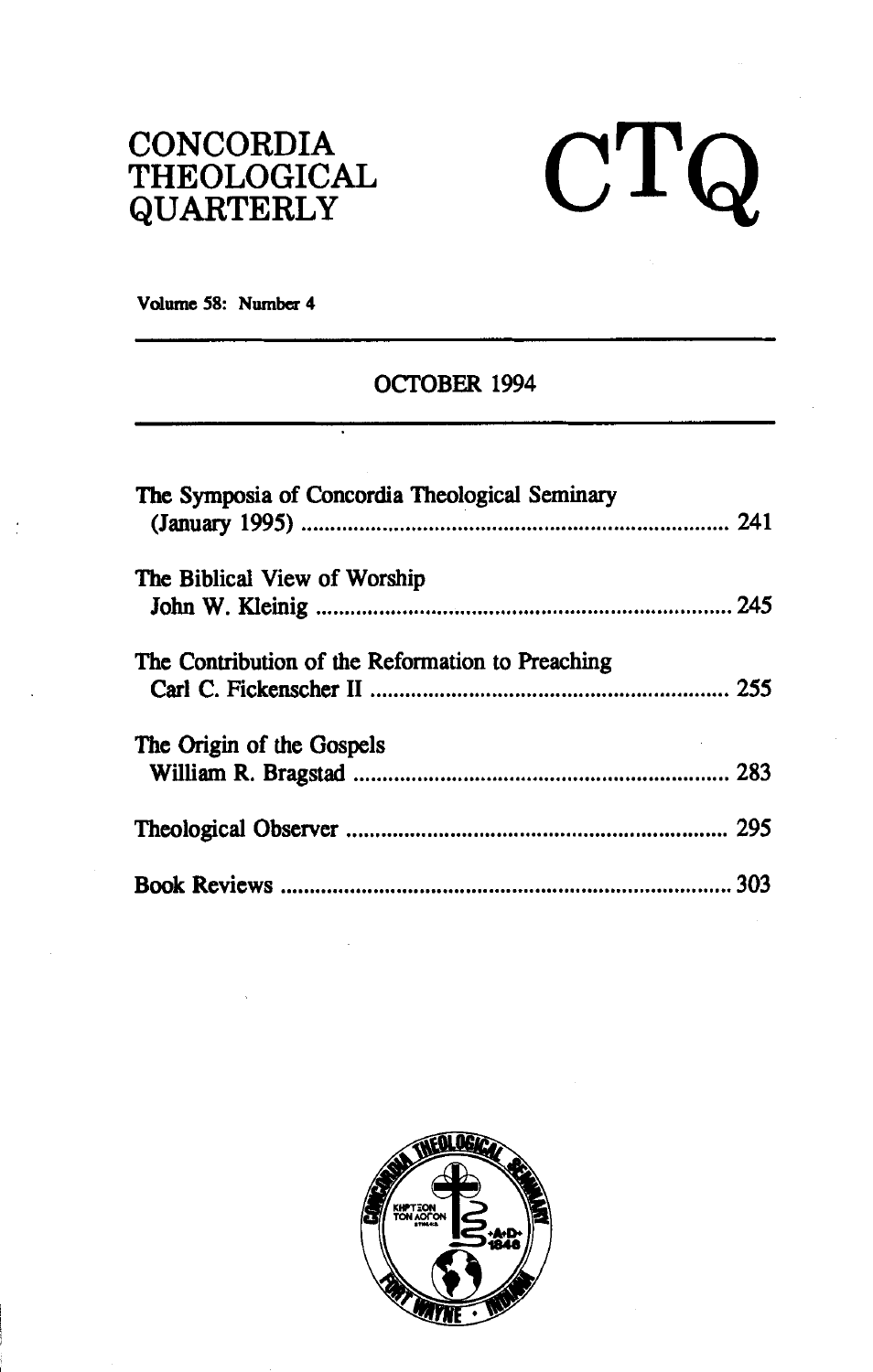## **Theological Observer**

### LUTHER ON **FREEDOM**

#### **A Summary** Report and Analysis of the Eighth International Congress for Luther Research

The Eighth International Congress for Luther Research convened at Luther Northwestern Theological Seminary in St. Paul (Minnesota) on August 8-14, 1993. One cannot help being impressed by the ongoing scholarly interest in Luther demonstrated by these international gatherings. More than one hundred and fifty participants from every continent of the world and twenty-five different countries were present for the eighth congress, representing various denominational ties--primarily Lutheran, no doubt, but including many Luther scholars with other connections, whether Protestant, Roman Catholic, or purely academic. All shared a common interest and expertise in Luther, manifest testimony to the continued significance of Luther, his writings, and his work more than five centuries after his birth.

The congress has met regularly since 1956, when it was initiated through the efforts of the Commission **on** Theology of the Lutheran World Federation. The first congress met at Aarhus in Denmark, where Regin Prenter was a leading figure. Thereafter the usually week-long meetings took place in Muenster (West Germany) in 1960, **Jarvanpaa** (Finland) in 1966, St. Louis (Missouri) in 1971, Lund (Sweden) in 1977, Erfurt (East Germany-at the restored Augustian monastery) in 1983, commemorating the quincentenary of Luther's birth; and Oslo (Norway) in 1988. The next congress is scheduled to meet in Heidelberg in 1997, coinciding with the five-hundredth anniversary of Melanchthon's birth.

The expenses of the Eighth International Congress, in addition to the registration of each invited guest, were partially underwritten by Luther Northwestern Seminary, Lutheran Brotherhood Insurance Company, and the Lutheran World Federation. Serving as chairman of the committee **on**  local arrangements was Gerhard Forde. The continuation committee of the congress is chaired at present by Mark Edwards, a professor of Harvard University. The week-long program featured nine plenary The week-long program featured nine plenary presentations, at least a dozen intensive, small-group seminars devoted to individual topics (each registrant participating in the group of his choice), and a series of short presentations on sundry subjects related to the Reformation and Luther. The comments that follow herewith will be limited to a summation and evaluation of the plenary presentations, particularly the highlights as perceived by the writer. The general theme of the congress was "Liberation and Freedom: Martin Luther's Contribution"-in German, "Befreiung und Freiheit: Martin Luthers Beitrag." At least half of the plenary papers were delivered in German. Discussions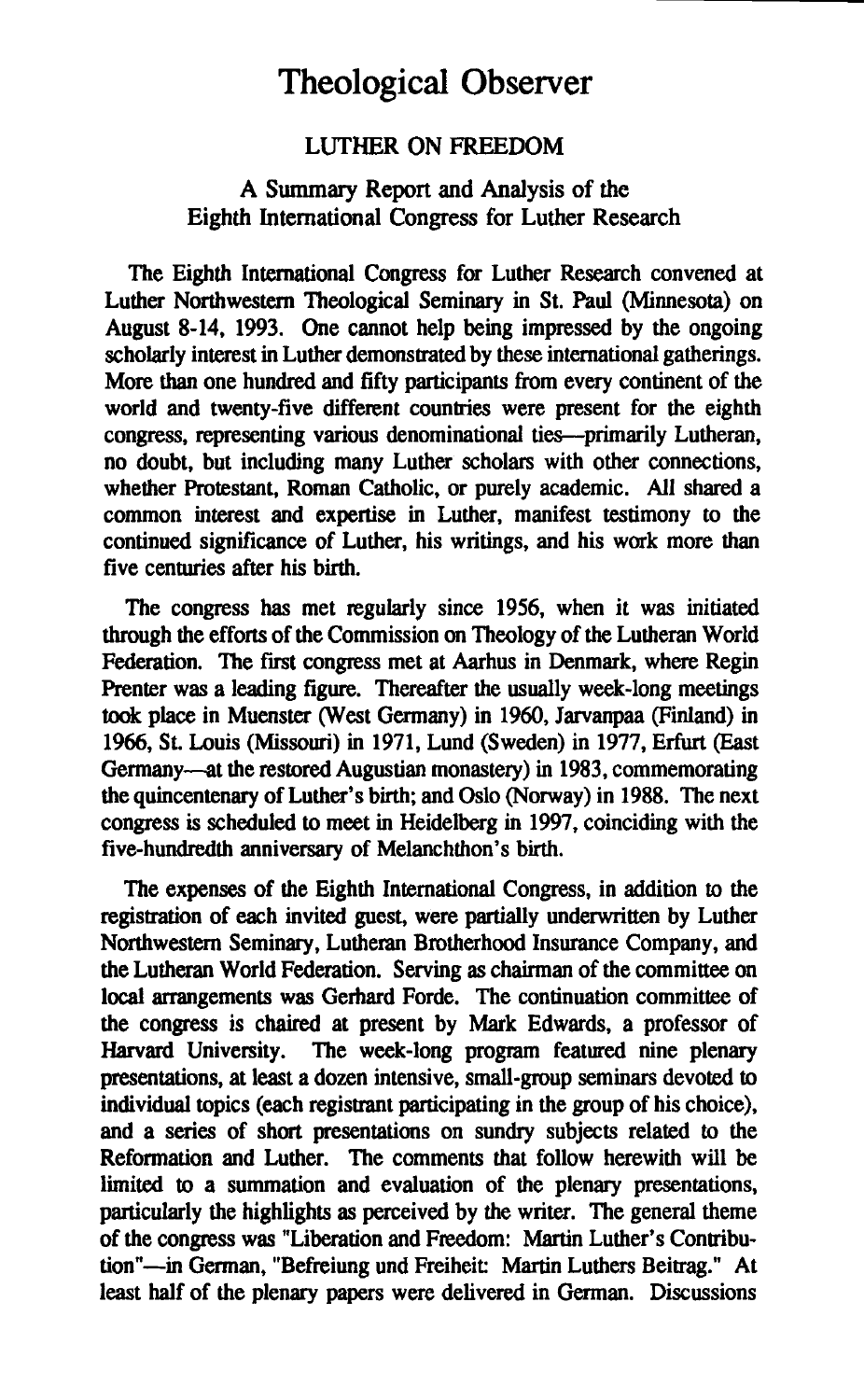after each plenary paper were conducted in either English or German.

Dr. Gerhard Forde, a professor of Luther Northwestern Seminary itself, presented the first plenary essay of the congress, addressing the topic "Called to Freedom," thus keynoting what was to be a continuing theme through the week of sessions, Luther's contributions to freedom in both spiritual and secular realms. The papal bull of Leo X (*Exsurge Domine*) of June 15, 1520, threatening Luther's excommunication as "an especially wild boar out of the woods . . . snorting about and uprooting the vineyard," alerted the church and, to a lesser degree, the secular world as well, to an advancing storm-front threatening liberation in some sense. Forde, however, underscored early on that Luther's concentration was first and foremost theological, not social, economic, political, or even ethical. "Luther raised this whole discussion to a new level" by leading it away from the Erasmian fixation with the philosophical canon that ascribed free will to fallen man, also in matters of the spirit, pointing out how dangerous was such an idea and how impossible was such freedom. Luther instead pointed to Christ as the only force able to drive the tempter from the heart of fallen man, making Himself the end of the law to those who **are** in Him. Luther became, therefore, the champion of the freedom of faith, the freedom for which Christ has set us free, liberating conscience from the power of law, sin, and death (Romans 10:4; Galatians 5: 1). Other sorts of freedom cannot hold a candle to this freedom and, in comparison, are but drops in a bucket. To make light of such freedom as lacking all relevance to existential reality or as being naive and subversive-promoting an antinomian and libertine way of life-is to lock oneself into deliberate bondage to sin under the tempter and the world's conception of freedom. This worldly conception repudiates the Christian gospel and so turns the so-called liberation-movements into moralistic crusades which **are** not only more enslaving and tyrannical than the medieval papacy ever was but also destroy the gospel which alone can make man free. If Christ does not dwell in the heart, Luther contended all his life, we **are** captive and not free-indeed, without hope.

Often during the congress speakers referred to the famous aphorism which formed the theme of Luther's treatise on Christian liberty, The Freedom of a Christian, which he sent as an open letter to Pope Leo X-dedicated to him, in Luther's own words, "as a token of peace and good hope," containing "the whole of Christian life in a brief form" as Luther's little "gift" to Leo dated September 6, 1520. "I am a poor man," said Luther, "and have no other gift to offer"  $(LW 31, 343)$ . It was there that Luther expressed the spiritual axiom which became so famous: **"A**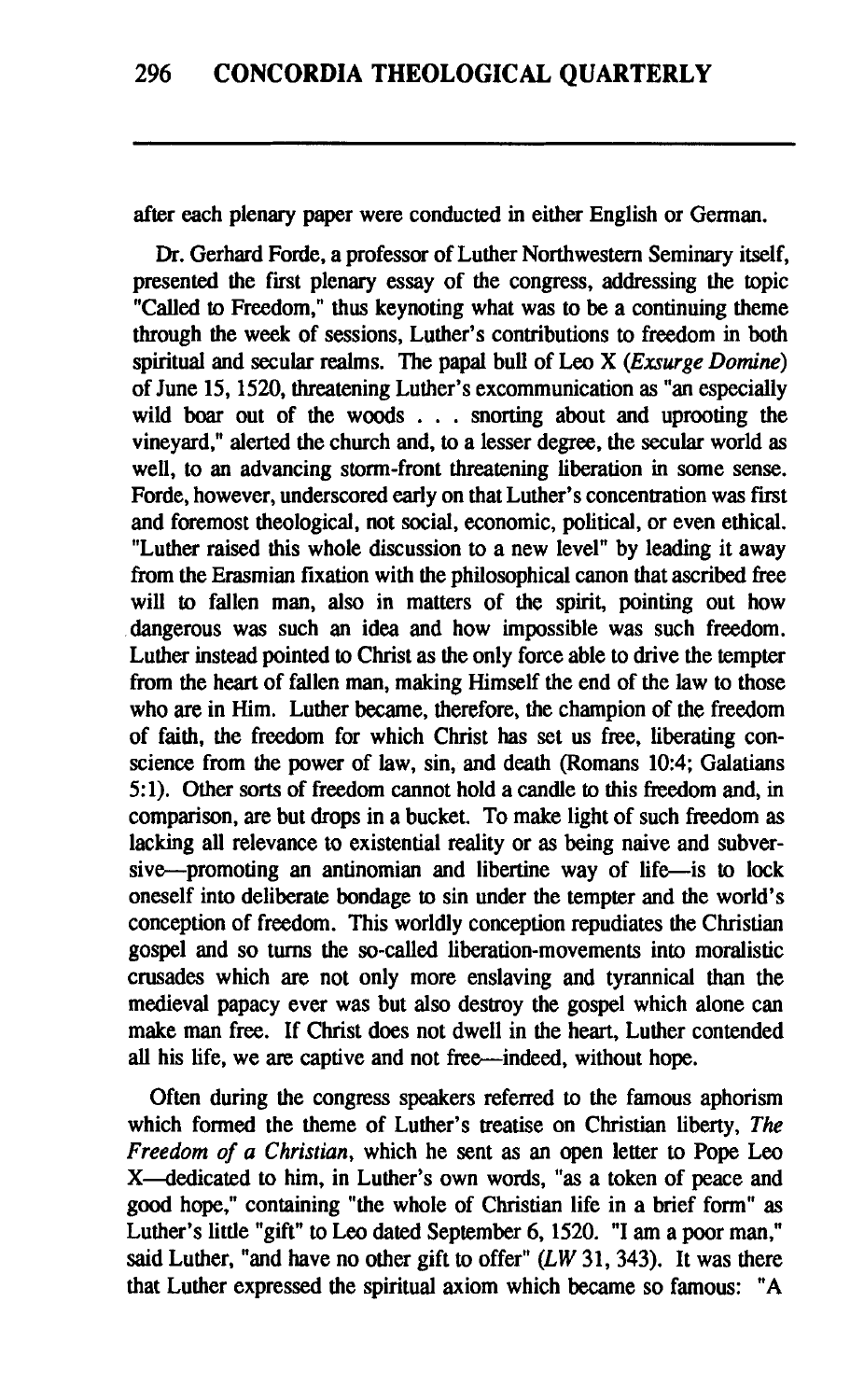Christian is a perfectly free lord of all, subject to none; a Christian is a perfectly dutiful servant of all, subject to all." The treatise remains one of the theological masterpieces of the Christian world, as well as being a literary gem, because of the brilliantly clear and ingenuous way in which Luther explicates the freedom-really the only genuine freedom-with which Christ endows the fallen sinner through faith in Him. Luther focuses first on the inner man underscoring the nature of "his liberty, and the source of his liberty, the righteousness of faith," which is in Christ; hence "he needs neither laws nor good works but, on the contrary, is injured by them if he believes that he is justified by them" (Ibid., **358).**  Immediately, however, Luther proceeds to the outer man of the Christian believer who "has no need of any work or law in order to be saved" and shows how "a Christian, like Christ his head, is filled and made rich by faith . . . [and] most freely and most willingly spends himself' in behalf of his fellowman, to "become, as it were, a Christ to the other that we may be Christs to one another and Christ may be the same in all, that is, that we may be truly Christians" (Ibid., **366-367).** 

Forde's essay very nicely supported Luther's great insight into the true nature of Christian freedom, showing that the second thesis is by no means contradictory to the first, but "rather the quite natural outcome of the first." Luther's aim was to show "how they fit together," indeed, how "we will never get to the second thesis unless all our moralistic pretense has been shattered by the first." Here is where human reason fails fallen man utterly, for it constantly directs and argues him back to and into the law for the hope of salvation. Man's fallen nature relentlessly urges his retreat from the freedom effected by Christ and received in faith by the believer, and as a result "one might be tempted to **try** the law." However, stated Forde, it was Luther's great contribution to hammer home the truth that we "will most surely not be helped thereby." What are we to do? "One can only go on preaching the gospel," as Luther resolutely repeated. He firmly believed in the regenerative power of the gospel, as did the Apostle Paul, and he lived by its promise (Romans **1:16-17).** 

Proceeding, then, to the second plenary essay of the congress, Dr. James D. Tracy, professor of history in the University of Minnesota, spoke on "Liberation through the *Philosophia Christi:* Erasmus as a Reformer of Doctrine, **1514- 152** 1." Undoubtedly this study was intended to describe an approach contrasting with Luther's. Erasmus could be shown to support the cry for reform and to harbor rightful disgust for the legalistic enslavement of souls by the church of his day, decrying how the wells of the gospel had been filled with dirt of all kinds. "What would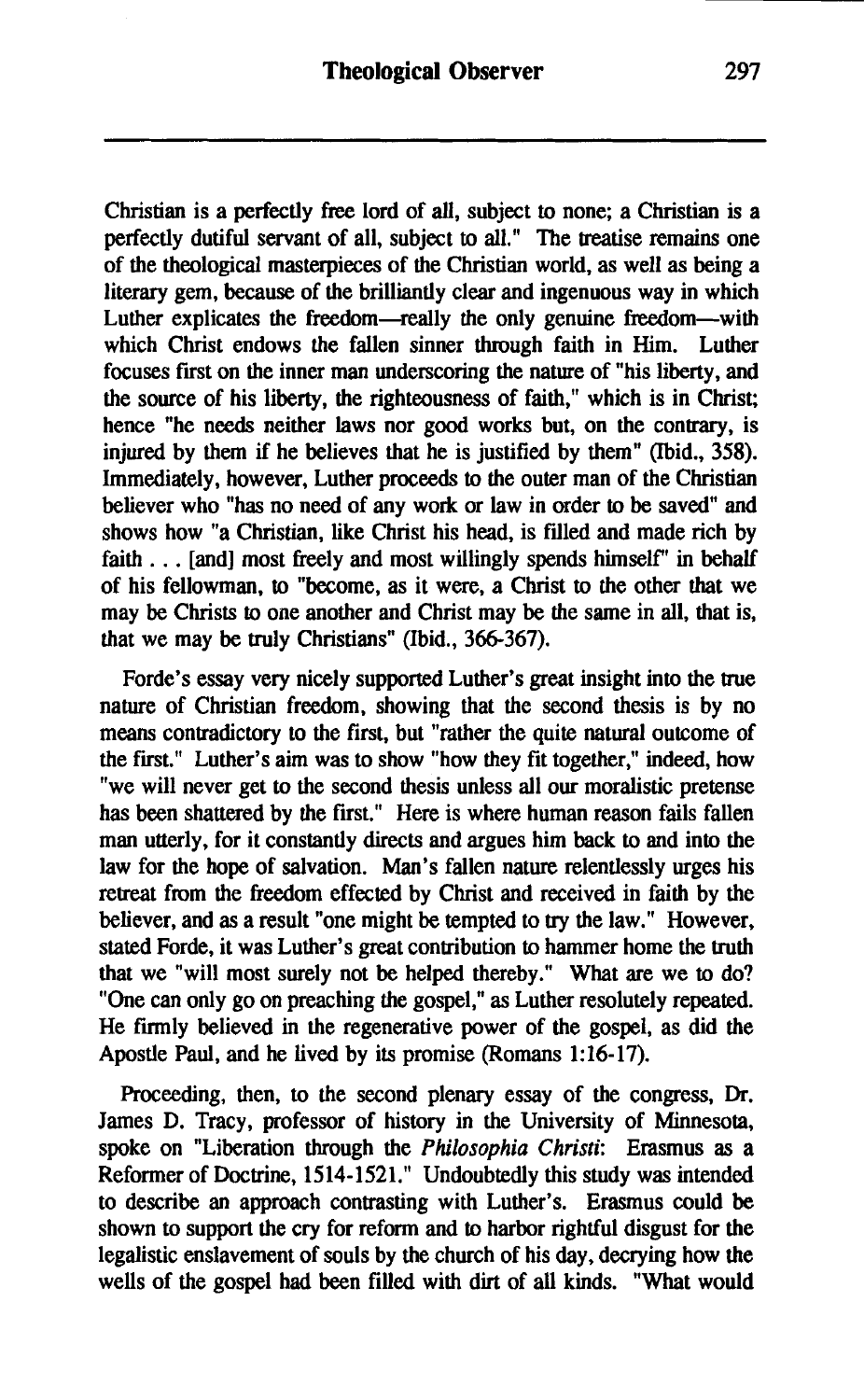Augustine say could he see the free Christian people" caught up in "so many laws, ceremonies, and snares," oppressed not only by the secular princes, but also by popes and cardinals and bishops, clergy and friars, "who having put on the **mask** of religious life serve the interests of their bellies." Erasmus' mistake, Tracy pointed out, **was** to think there was a congruence between the *philosophia Christi* and the inherent goodness of human **nature,** which merely needs to be renewed to be good as God created it. A kinder and gentler people is the goal for Erasmus, and the focus must be on how people live—not on faith and creedal forms, but on piety and the stringent moral demands of Christ. Although it was not stated by Tracy, the gulf between Luther and Erasmus, later sharply exacerbated by their debate on the human will, gave evidence early on that Erasmus never understood the nature of a sinner's salvation *sola gratia* and *sola* fide.

The essays that followed struggled in **turn** with the question of how Luther saw the believer's freedom of the inner man empowering the outer man in interpersonal relationships with his fellowman and the world around him. Professor Karl-Heinz **zur** Muehlen, a theologian of the University of Bonn, stressed the inseparability of freedom and responsibility in Luther's thought. In the dialectic between these two realities Luther emphasized the empowering force of the Christian's faith and freedom for pastoral activity in **the** world. Erasmus, it was pointed out, understood freedom as following "Christ as model and as the rule of reason aided by grace over the power of fleshly desire," whereas "Luther repudiated this moral-theological interpretation of Christian freedom." This judgment was reinforced by Professor Steffen Kjeldgaard-Pedersen of Copenhagen in his essay on "Freedom and Justice" in Luther. "Luther the theologian knows of no other justice *(Gerechtigkeit)* than that which is bestowed on man through faith," and this datum must be kept separate from the question of Luther's influence and contributions in the social, political, economic realm. These contributions, to be sure, were very real, as Professor Peter Blickle of Bern also stated in his essay on the same theme. The German people, he pointed out, were raising the question--even before Luther's time-whether feudal serfdom was a divinely-ordained order and were suggesting that Holy Scripture spoke in behalf of basic human rights and in support of freedom from oppression and fear. Such **thinking** led to the appearance of the Twelve Articles, or list of grievances, just prior to the Peasants' Revolt of 1525. With many things in these articles we know Luther **agreed.** (The interested reader is referred *to* Luther's *Admonition to Peace* of *1525,* in LW 46, 543.) Yet as Blickle noted, Luther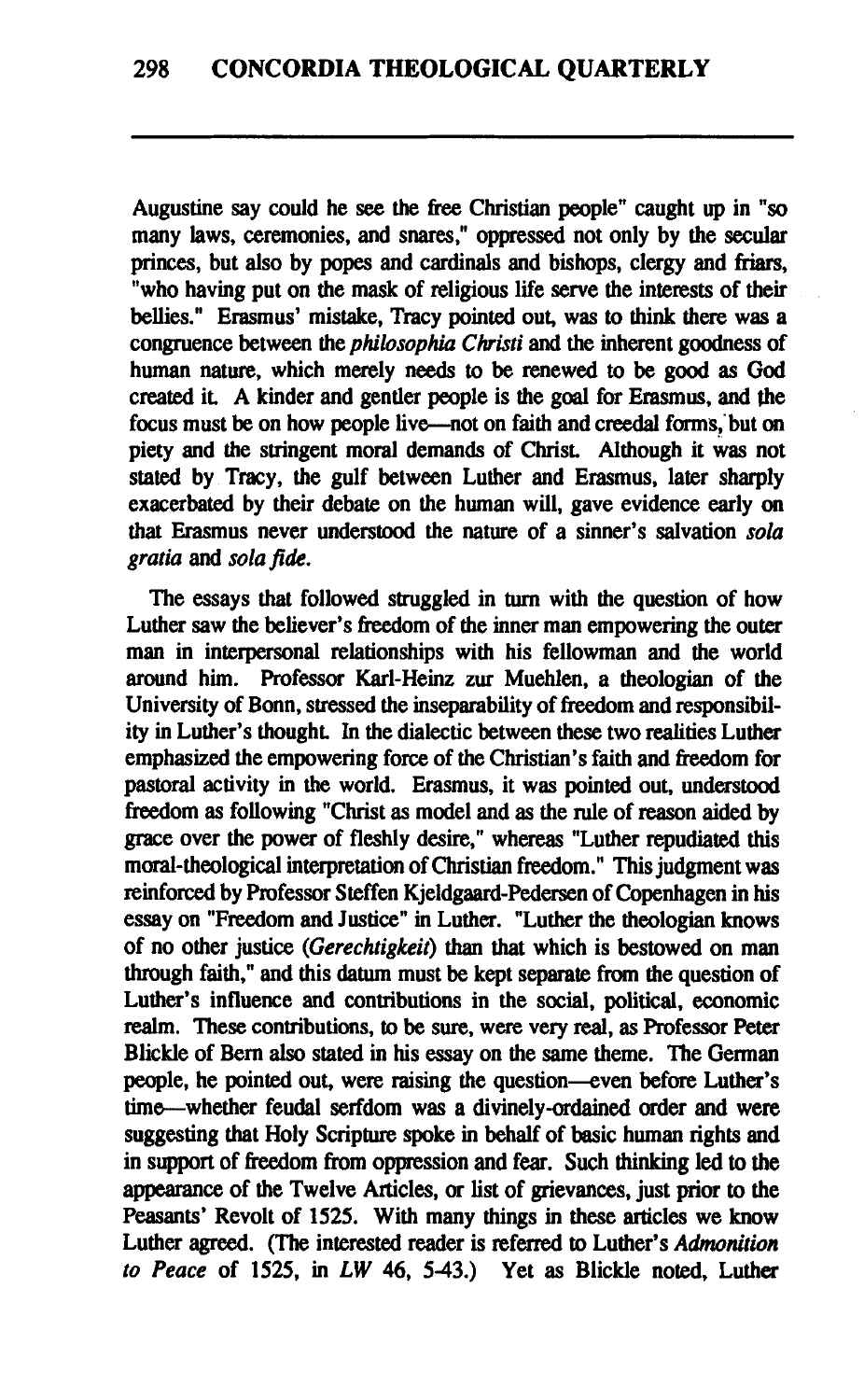strenuously objected to the use of force to rectify the perceived wrongs to human freedom and individual rights. As a review of the treatise will show, Luther above all rejected any claim by the peasants to be acting in God's name by virtue of the gospel-bestowed freedom of every believer. "We do not have the right to use the sword simply because someone has done us an injustice and because the law and justice are on our side"<br>(Ibid., 30). To use one's freedom as a Christian in such a manner To use one's freedom as a Christian in such a manner "absolutely contradicts the gospel" (Ibid., **39).** Such was Luther's judgment then and it remained so for the rest of his life, as it also has for orthodox Christians in every period of history.

In line with the demands made by the peasants in Swabia for the expansion of reforms into areas other than the religious, the essays by Professor Mark Edwards of Harvard University and Professor Martin Brecht of Muenster portrayed the reception which Luther's refonnation received elsewhere and by other activists. In the area of Strasbourg, for example, as Professor Edwards stated, in the agitation which began with the Peasants' Revolt the new-found freedom of the gospel was interpreted to mean the right to reject man-made laws conflicting with Scripture and the capacity of the human will thereby to fulfill divine law. Meanwhile, on the other **!lank,** the Romanists pounded away at Luther's view of "Christian freedom" as subversive and responsible for the peasant uprising. In tandem, more or less, Professor Brecht looked at various strands of radical responses to the concept of freedom, showing how they regularly misinterpreted Luther's teaching concerning freedom to mean liberation from secular restraints and the establishing of sectarian enclaves that fostered their own private, often pietistic and millennial, "gospels."

In a manner of speaking, such agitation in the name of religion was anticipatory of developments in more recent years, beginning with the eighteenth and nineteenth centuries and continuing down to our time in various liberation-movements. Professor Marc Lienhard of Strasbourg, first of all, addressed the question of whether subsequent convulsions involving a striving for human rights and freedom, particularly the French Revolution, were in any way related to Luther's theological impact upon the church and the world of his day-epitomized in such a dramatic manner by his heroic stand at the Diet of Worms. Lienhard minimized any direct impact on Luther's thinking on what began with the raising of the banner of freedom in the French Declaration of Rights in 1789. Opinions vary, of course, as Lienhard demonstrated by many references to interpreters of the French Revolution. Luther is as often blamed for stifling the people's aspirations to freedom as he is praised for clearly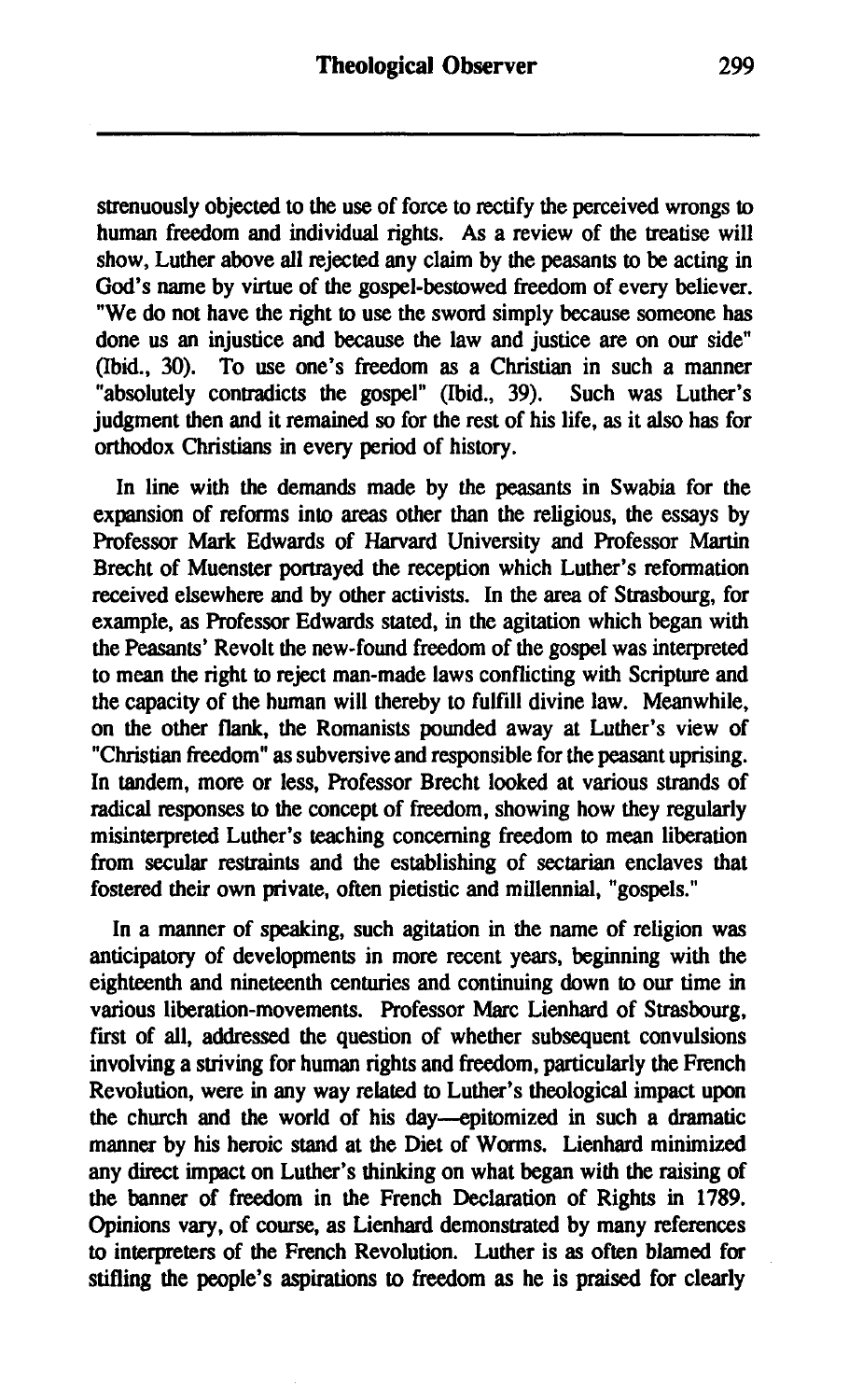articulating Scripture's teaching on the nature of the believer's true freedom. Lienhard raised the question of whether in Luther's mind freedom remained "an inner event that may completely coexist with external bondage" or whether "there resides in the freedom of a Christian emancipatory powers which urge the liberated Christian to bring them to bear for the well-being and freedom of others." From his own reading of Luther's writings the undersigned would answer that Luther would have no difficulty answering "yes" to both parts of the question. Definitely, however, he would insist that no individual resort to violence to achieve his quest for freedom (social, political, or economic) and, above all, that no one claim that what he does is for the sake of the gospel with God's sanction.

One further observation should be made concerning Luther's influence on the social-political strivings of the eighteenth and nineteenth centuries: In view of the fact that this Eighth Congress was meeting in the United States, it is odd that no attention was paid to what was achieved for human rights and freedom in the Declaration of Independence in 1776 and the American Constitution in 1789. The foundation of the United States, after all, was one of history's most remarkable achievements, a truly great experiment which produced a democracy, where individual rights and freedom **are** the treasured possession of the people. Most of the founding fathers were not only highly principled men but also deeply religious. Discerning historians have often noted connections with the Refonnation and specifically Luther, by whom the seeds of the rights of the individual were first sewn. The congress, then, might very profitably have devoted some time to a critical evaluation, whether positive or negative, of Luther's impact on the "American experiment."

After all, what happened at Worms in 1521 is generally acknowledged today to be the continental divide from which reform streamed down in many directions, also in matters social, political, and economic. Some of the resulting changes **are** still taking place around the world. A recent book (1993) by Carter Lindberg, a professor of Boston University (and incidentally also a member of the continuation committee of the Congress for Luther Research), is a signal witness to the impact that Luther and the Reformation have had in this regard. In Beyond *Charity* Carter recognizes, first of all, as the various speakers at the Eighth Congress again and again repeated, that for Luther **the** freedom with which Christ has made the believer free is the imputed righteousness of Christ received by faith. He adds, however: "To dismiss Luther's contributions to social ethics in general . . . has become a deficit in the contemporary life of the chuch.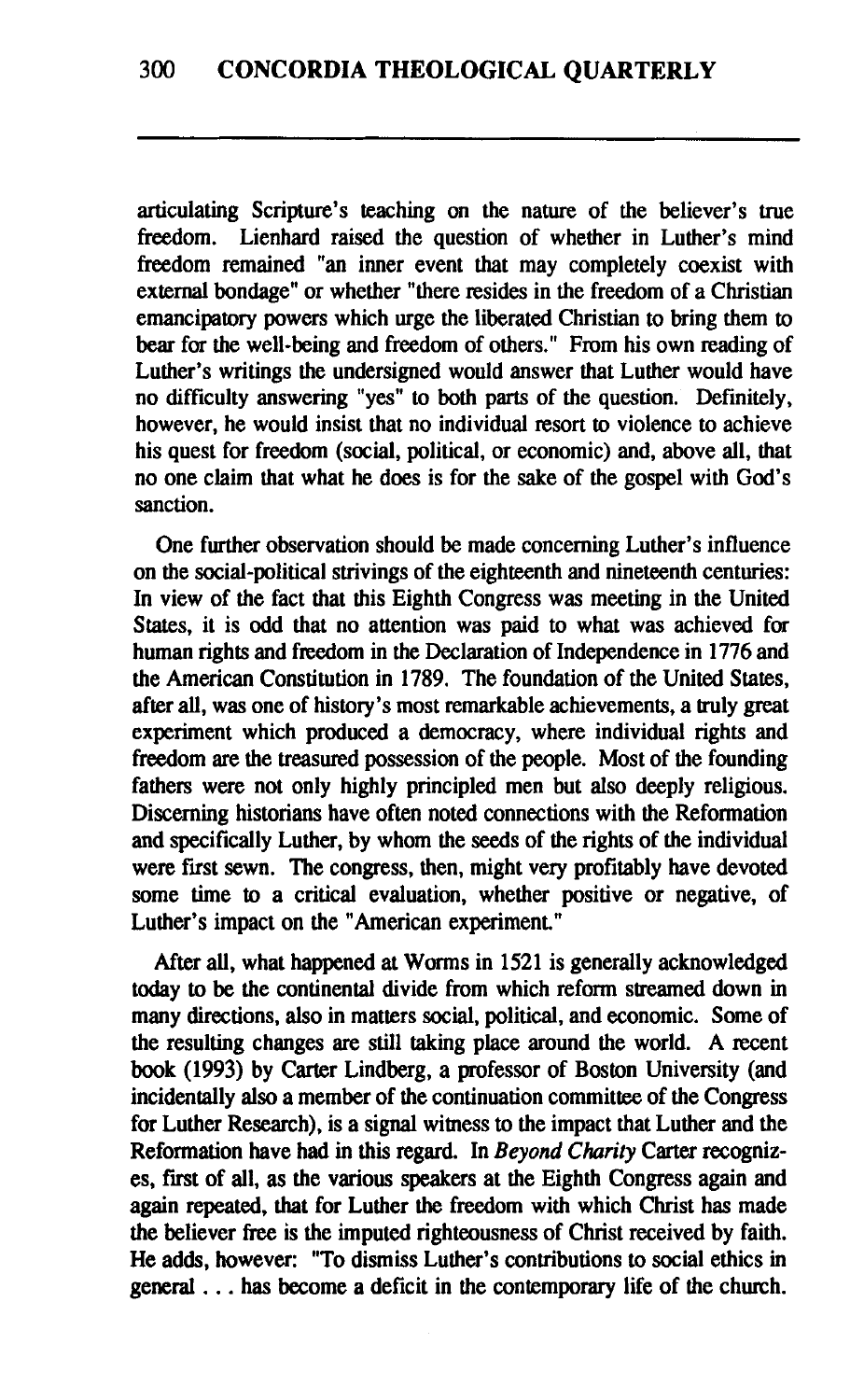. . . Luther had the boldness to address structural sources of injustice and to advocate legislative redress of them because his social ethics was rooted in the worship and proclamation of the community (congregation)"  $(pp. 162-163)$ . As is well known, indeed, there are four large volumes in the American Edition of Lufher's Works devoted to social, political, economic issues (LW 44-47). The Table Talk of Luther (LW 54), **too,**  records some of his extemporaneous comments on questions related to practical concerns. Yet "doctrine and life must be distinguished," Luther commented on an occasion in the autumn of 1533. He continued: "Life is bad among us, as it is among the papists, but we don't fight about life and condemn the papists on that account . . . I fight for the Word and whether our adversaries teach it in its purity . . . This is my calling . . . When the Word remains pure, then the life (even if there is something lacking in it) can be molded properly"  $(LW 54, 110)$ .

The final plenary paper at the congress was presented by Professor Walter Altmann of Sao Leopoldo (in Brazil). It dealt with "The Reception of Luther's Concept of Freedom in Latin American Liberation Theology." Basically Altmann rejected the notion that there is a direct link of Luther and the Reformation with the liberation-movement going on in South America. His judgment was, in fact, that the two events **are**  quite dissimilar. In a helpful way Altmann sketched the liberationmovement in terms of some of the primary figures in its thinking and activism, first those from the Roman Catholic side, whose names are probably the most familiar, and then two others. The following **are**  leading lights from the Roman Catholic side: Juan Luis Segundo, who faulted the Reformation for its "Lutheran passivity" and "deprecation of human liberty"; Hugo Echegaray, who is critical of Luther for "ignoring the world" and "knowing only the freedom from sin"; Franz Hinkelammert, who scores Luther for "lacking a clear institutional perspective" and opposing the peasants with "an antimillennarian fury without limits"; Leonardo Boff, who admits that "the atmosphere of freedom runs through Luther's main texts" but says he did not recover the full potential of the gospel to liberate; Eduardo Hoornaert, who **grants** that Luther was "organically linked with the people at the grassroots level" and so advocates a "revision of Ernst Bloch's presuppositions" that "created an image of Luther [as] antagonistic to the people [and] committed to the powerful." Altmann also briefly depicted two other theologians involved in the liberation-movement, Jose Miguez Bonino and Elsa **Tamez,** both of whom recognize the key role played by Luther's article on justification by faith. Altmann's concluding summary emphasized the lack of uniformity